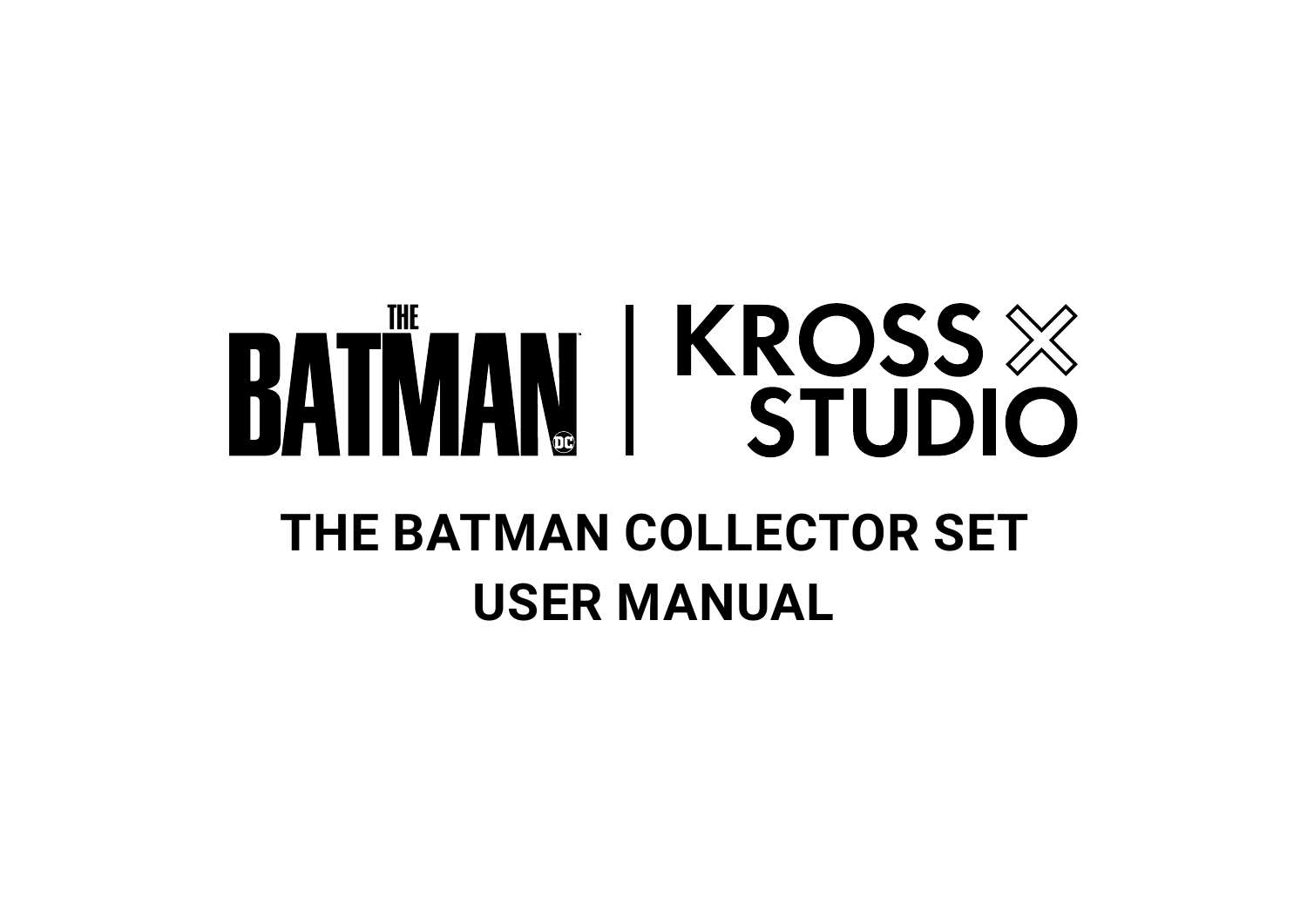## **TABLE OF CONTENTS**

#### **THE BATMAN COLLECTOR SET GENERAL**

| Overview               | 3  |
|------------------------|----|
|                        |    |
| Movement winding       | 5  |
| Time setting           | 6  |
| Interchangeable straps | 7  |
| <b>Buckle opening</b>  | 8  |
| <b>Buckle release</b>  | 9  |
| Bat-Signal             | 10 |

| Regular care |  |
|--------------|--|
|              |  |
| Tech specs   |  |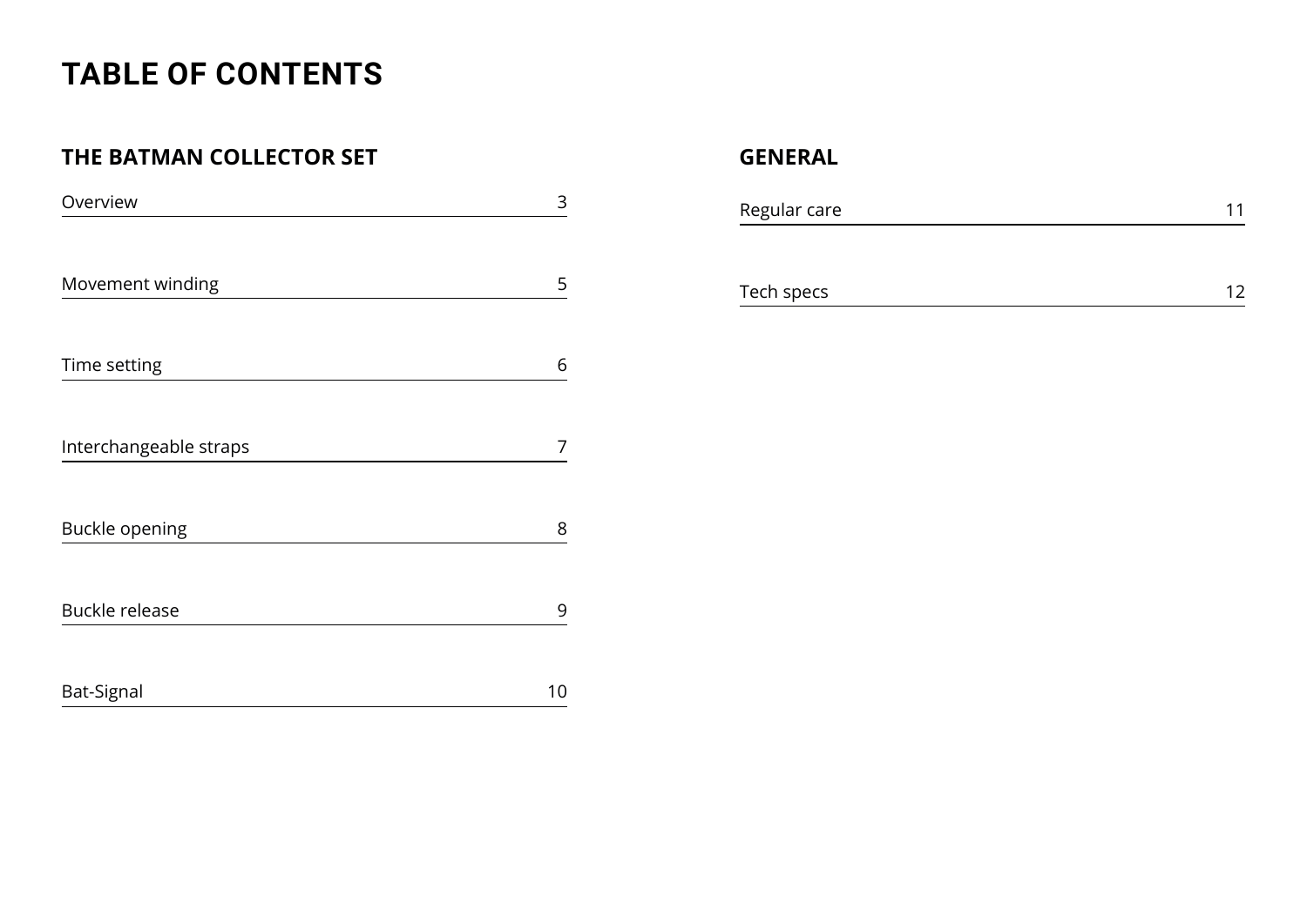## <span id="page-2-0"></span>**THE BATMAN TOURBILLON**

#### **FRONT**

- Case
- Dial
- Hour hand
- Minute hand
- Tourbillon cage



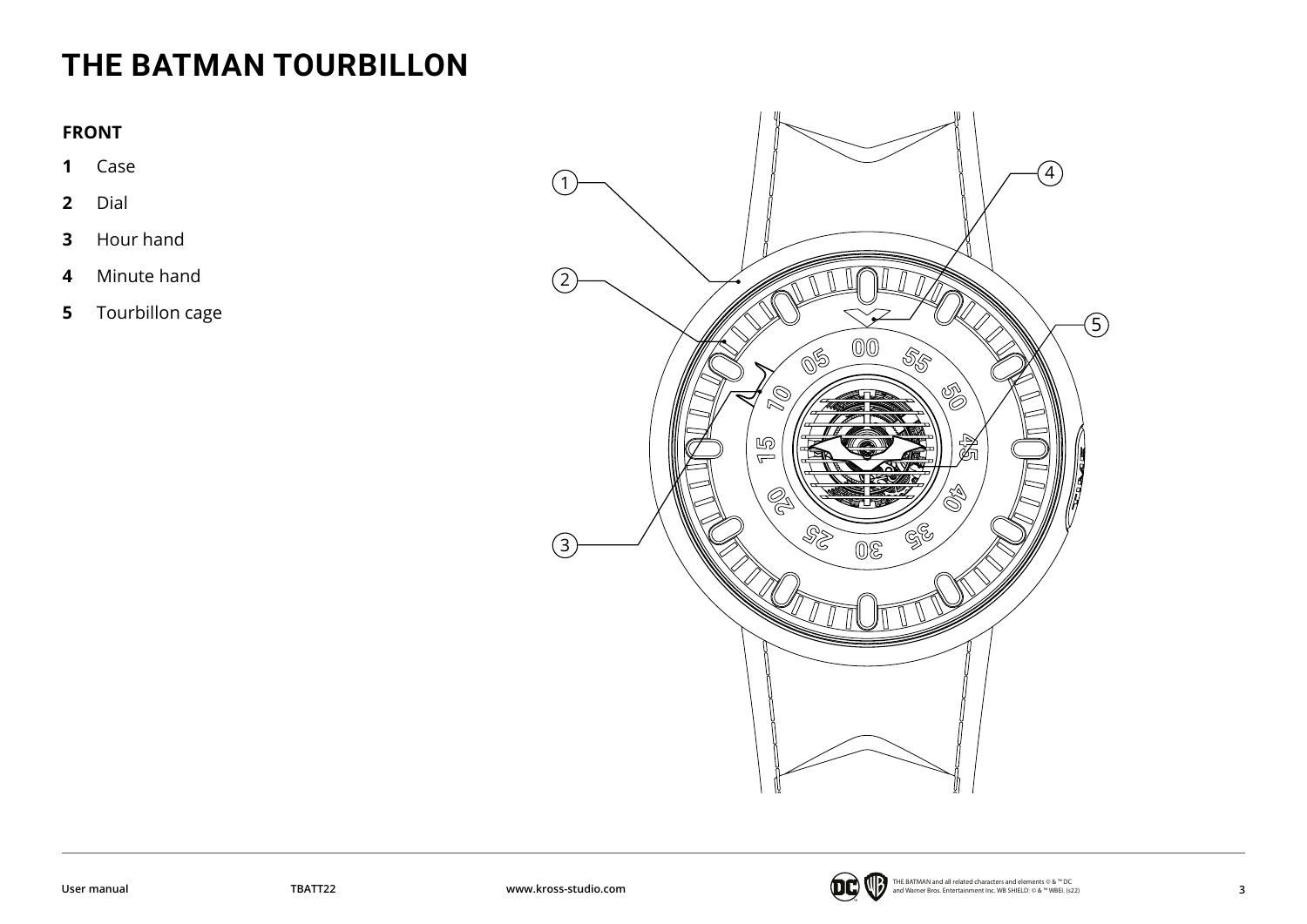## **THE BATMAN TOURBILLON**

#### **BACK**

- **6** Time set push button
- **7** D-ring crown
- **8** Strap release push buttons "Push to release"



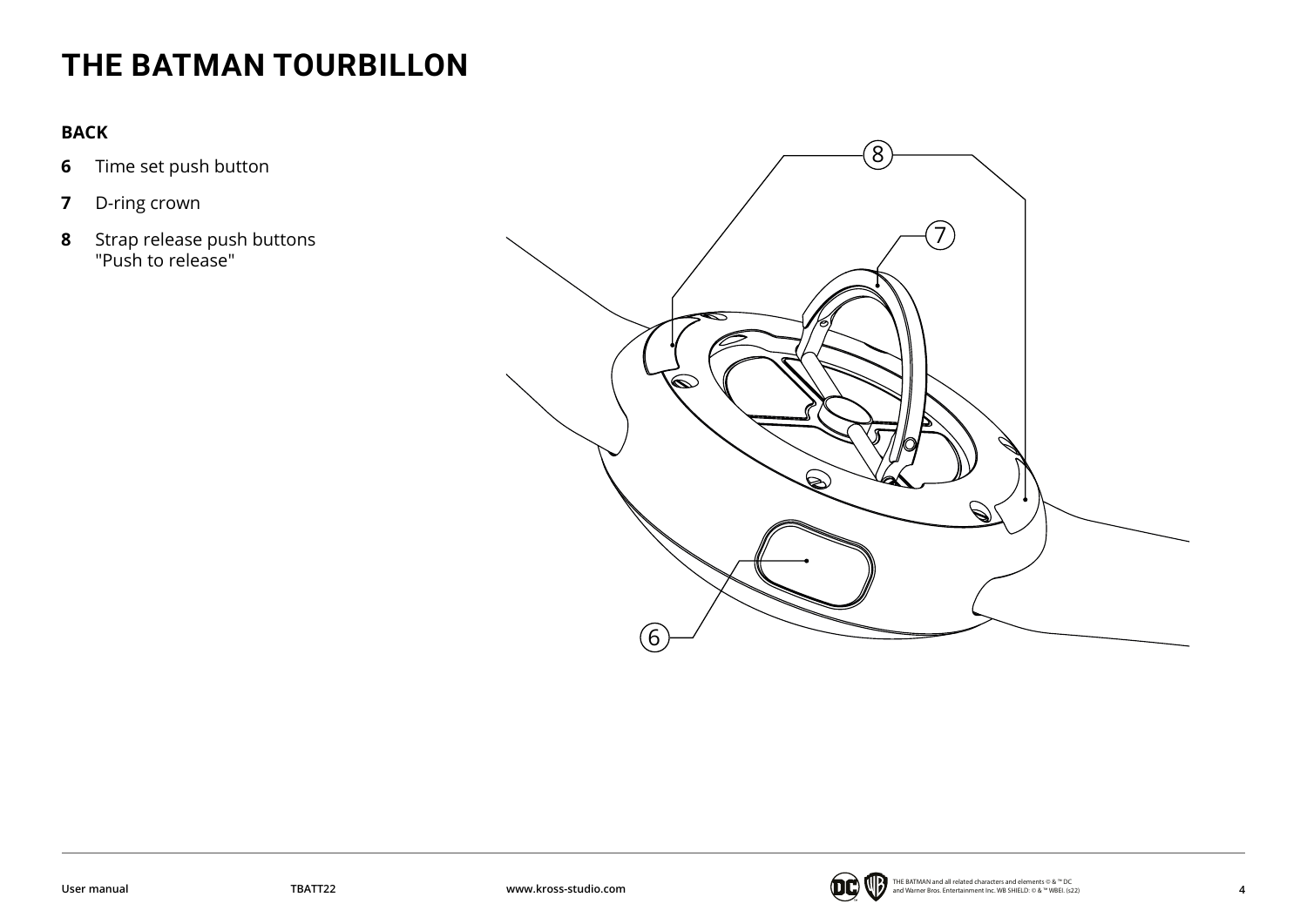## <span id="page-4-0"></span>**MOVEMENT WINDING**

The manual-winding mechanical movement developed in-house delivers a 5 day power reserve. After this period, you must wind your watch to provide the necessary energy for it to run.

In order to maintain perfect symmetry, the "The Batman Tourbillon" case has no traditional crown. On the case back, a D-ring crown is stowed out of sight to help maintain the timepiece's sleek, space-age styling. This mechanism enables faster winding than with a traditional crown.

To wind your watch, lift the D-ring crown and turn it counterclockwise until you feel some resistance, meaning that the watch has been wound.

To fully wind your watch, 23 complete turns are needed.



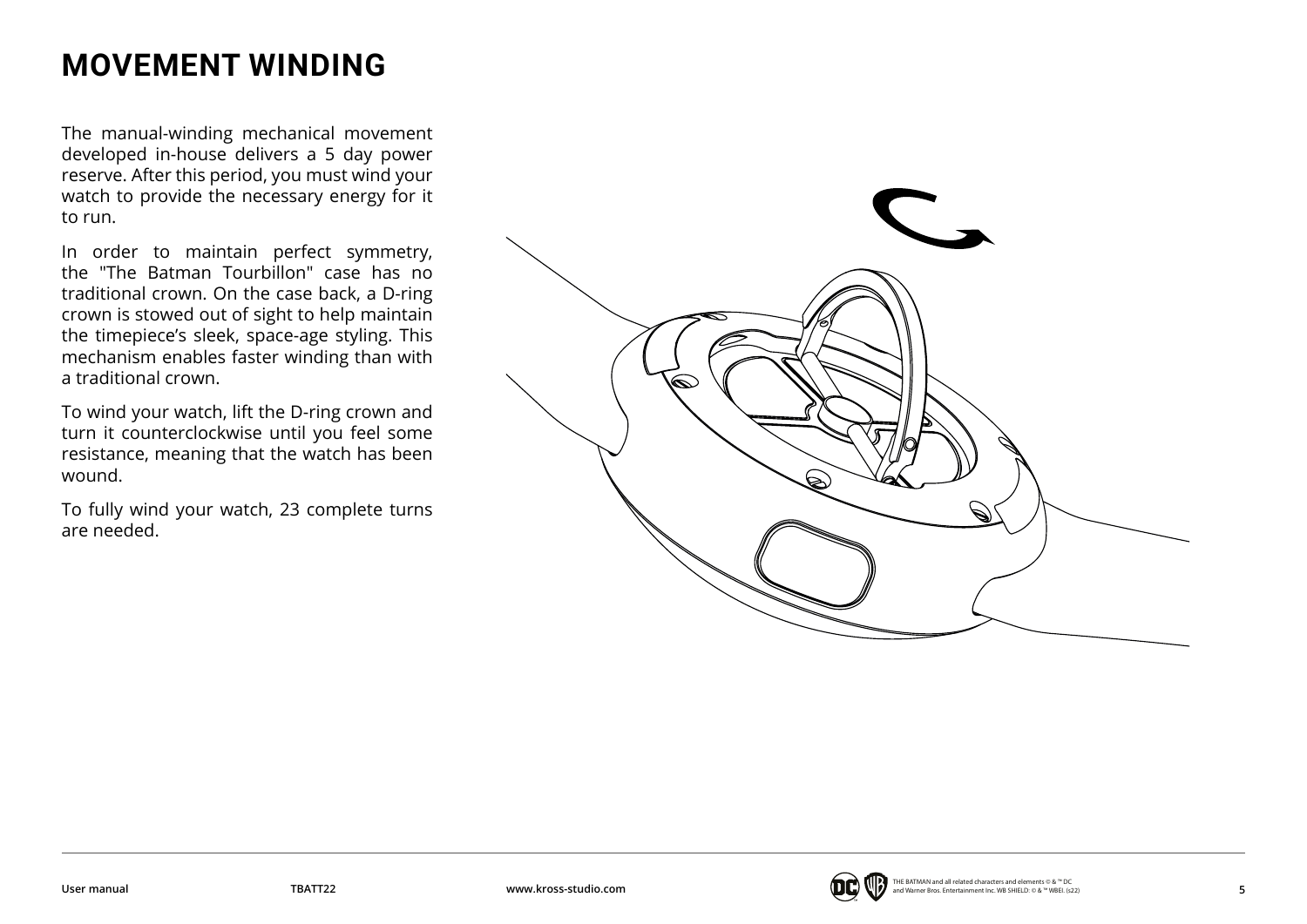## <span id="page-5-0"></span>**TIME SETTING**

The hours and minutes are displayed in a unique peripheral format, made possible by a planetary gear system that orbits 360° around the tourbillon.

To set the time, press the "Time Set" push button. Lift the D-ring crown - located on the case-back - synchronously and turn clockwise until the exact time is set. When setting the time, there may be some resistance as the watch will be wound simultaneously.

Note: You might turn the D-ring crown counterclockwise. In this case, go back 10 minutes before the actual time. Then, turn it clockwise until adjusting the exact time. It enables the gear train to go back to its functioning position.



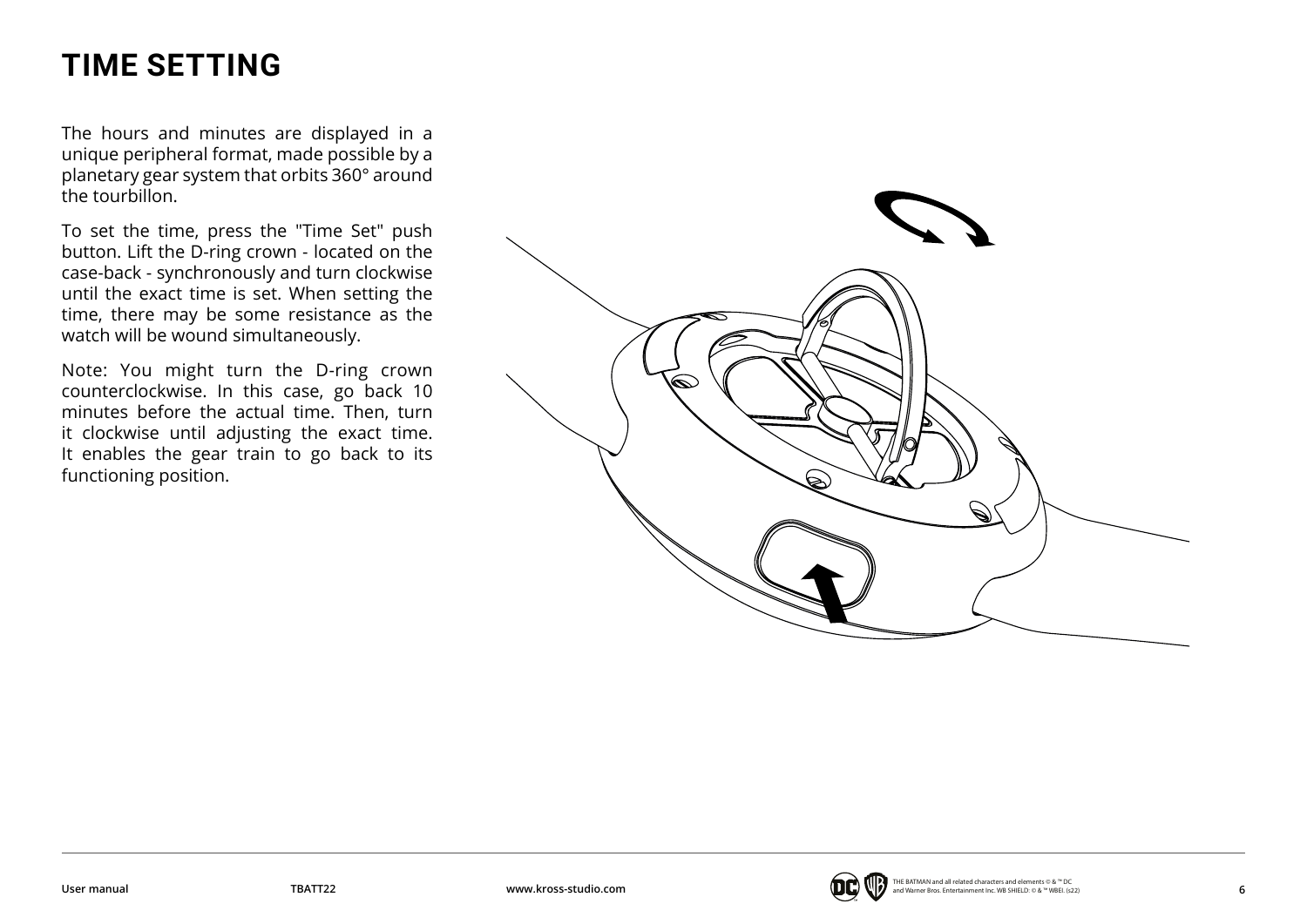## <span id="page-6-0"></span>**INTERCHANGEABLE STRAPS**

The "The Batman Tourbillon" is equipped with an interchangeable strap system, a practical feature where two quick-release buttons are hidden on the underside of the case.

Push each button to release the strap.



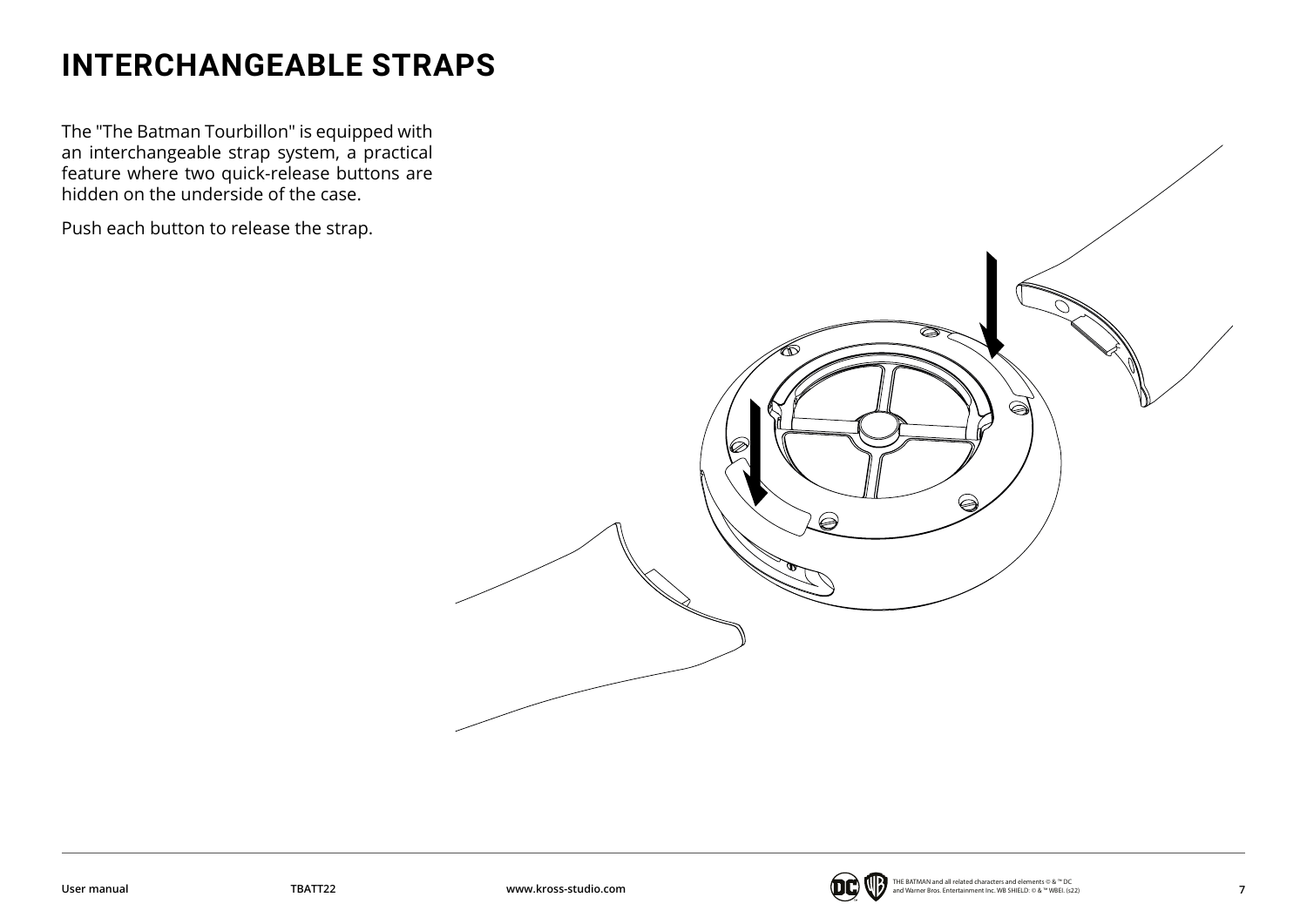## <span id="page-7-0"></span>**BUCKLE OPENING**

Press simultaneously the two push buttons located on the sides of the clasp to open the buckle.



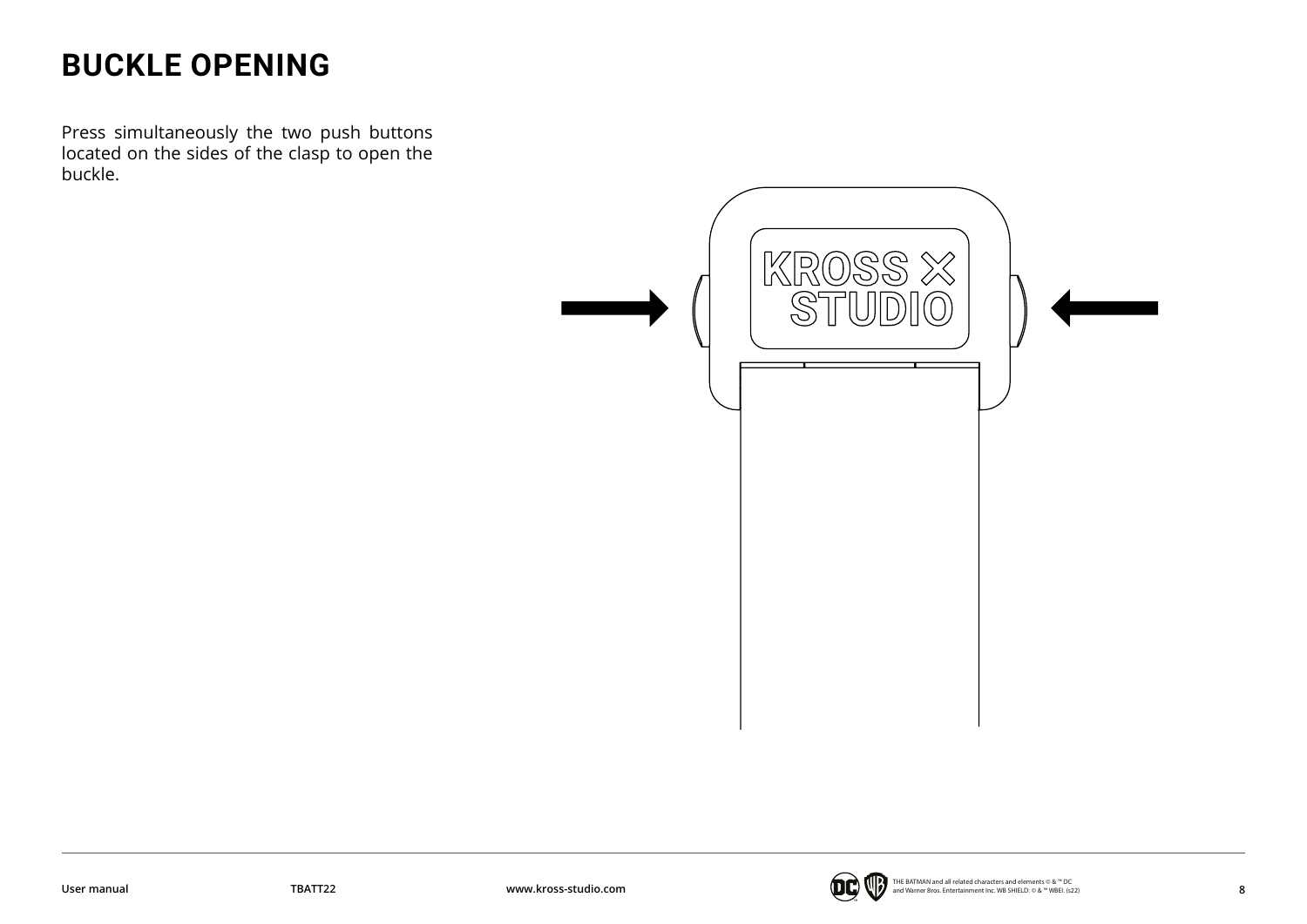## <span id="page-8-0"></span>**BUCKLE RELEASE**

To detach the buckle, no tools are required. Simply pull the lever located under the clasp and it will release the strap.

To fix the buckle, start by inserting the right side of the buckle on the spring bar. Pull the lever and insert the left side.

Make sure the spring bar is securely in place by pulling few times the strap.



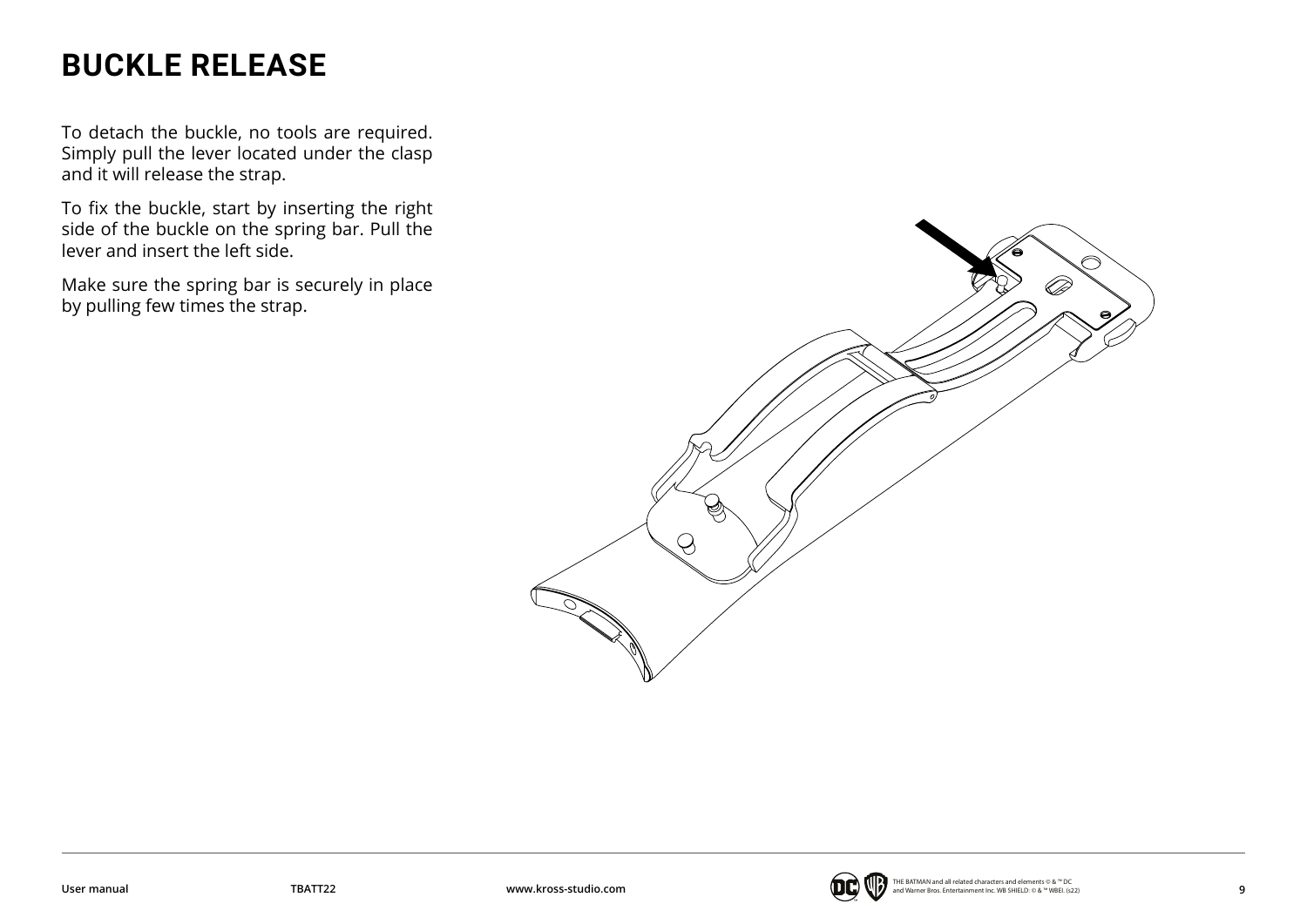## <span id="page-9-0"></span>**BAT-SIGNAL**

#### **THE BAT-SIGNAL**

The "The Batman" Tourbillon watch comes along with a stand alone functional art piece made of aluminum, a illuminated Bat-Signal.

It is composed of 2 functional parts: a light and a watch case. A watch can be stored in the back of the Bat-Signal, where a case has been ingeniously conceived.

#### **SAFETY INFORMATION**

The Bat-Signal light is conceived for an indoor use only.

Do not cover the appliance (such as with cloths, foulard, etc.).

Use the appliance in the envisaged position.

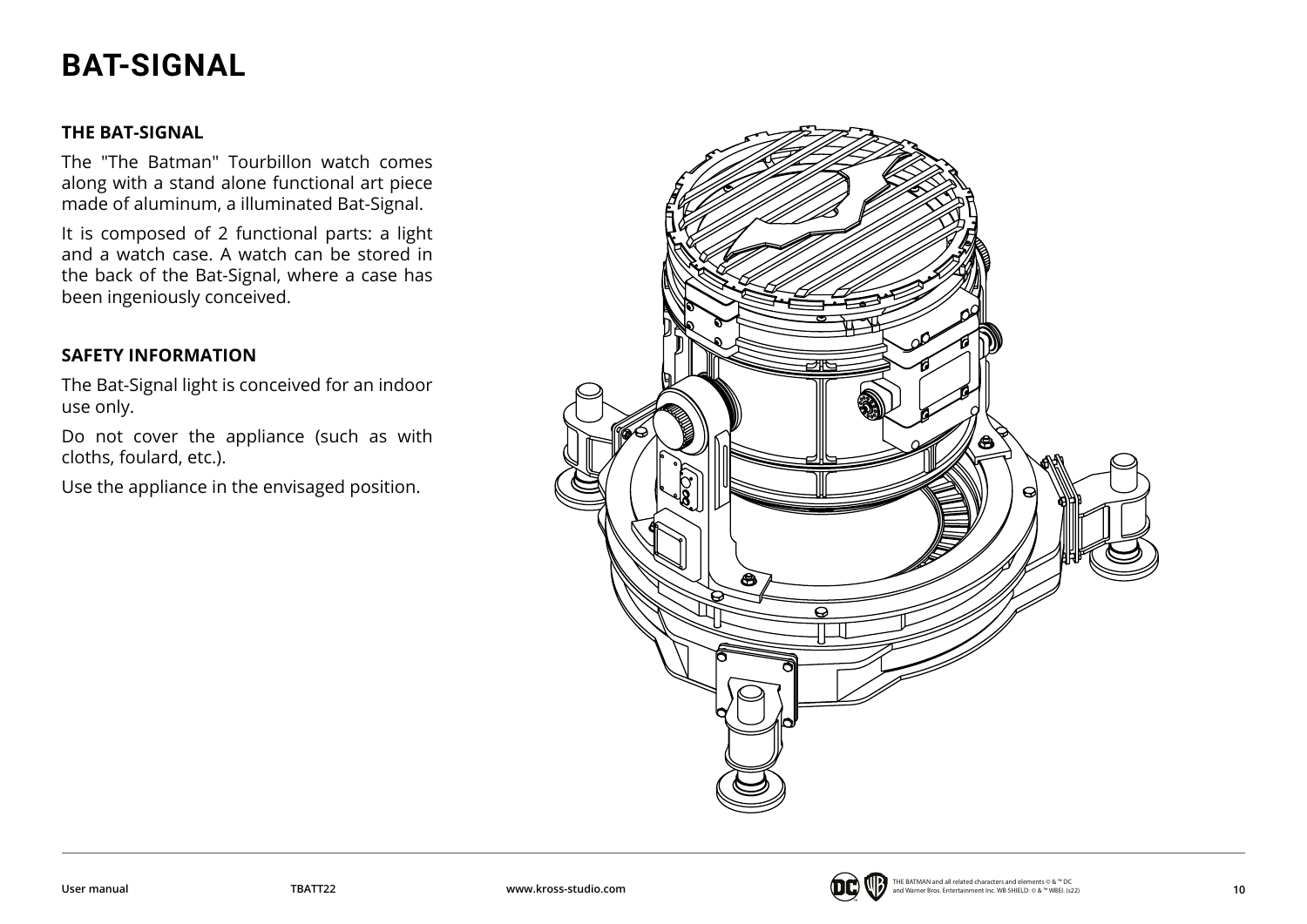## <span id="page-10-0"></span>**REGULAR CARE**

#### **REGULAR CARE OF THE BAT-SIGNAL**

Use a smooth microfiber cloth to clean the sculpture. Gloves are recommended to prevent any risk of scratching. If needed, you may use a solvent-free cleaner to spray on the cloth. Do not spray any liquid directly on the sculpture.

#### **REGULAR CARE OF THE THE "THE BATMAN TOURBILLON"**

The tourbillon remains one of the main horological complications and bears the mark of the most talented watchmakers. Caution and care are required to ensure the longevity of your watch. To handle it properly, a set of gloves and a soft microfiber cloth are provided in a box along with your The Batman Collector Set. We strongly recommend wearing gloves every time the watch is manipulated for winding or time setting. It will enable a better gripping and help prevent any risk of scratching.

The watch has a water resistance of 30 meters. We recommend avoiding sea water. Clean regularly your watch by wiping down carefully with the soft microfiber cloth. If needed, you may use a solvent- free cleaner to spray on the cloth. Do not spray any liquid directly on the watch.